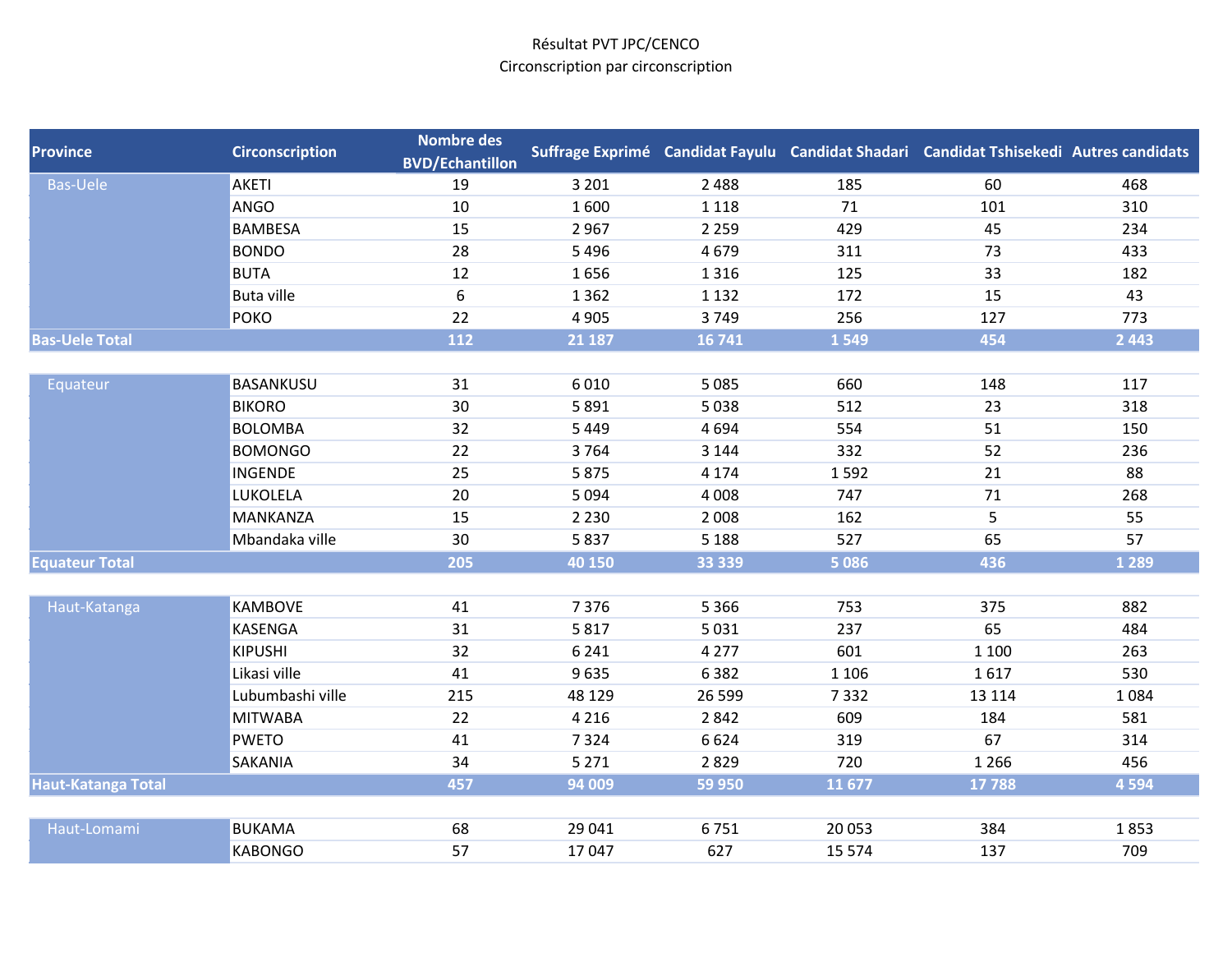| Haut-Lomami              | <b>KAMINA</b>      | 31             | 7823     | 2813     | 4 1 1 8  | 329     | 563     |
|--------------------------|--------------------|----------------|----------|----------|----------|---------|---------|
|                          | Kamina Ville       | 29             | 6922     | 2 9 9 3  | 2 8 0 4  | 405     | 720     |
|                          | <b>KANIAMA</b>     | 14             | 3 0 6 2  | 1310     | 564      | 658     | 530     |
|                          | MALEMBA-NKULU      | 63             | 24 16 1  | 923      | 21 4 23  | 115     | 1700    |
| <b>Haut-Lomami Total</b> |                    | 262            | 88 056   | 15 4 17  | 64 536   | 2028    | 6075    |
|                          |                    |                |          |          |          |         |         |
| Haut-Uele                | <b>DUNGU</b>       | 23             | 3 4 3 5  | 2 3 2 3  | 157      | 183     | 772     |
|                          | <b>FARADJE</b>     | 37             | 7 1 5 5  | 4923     | 681      | 208     | 1 3 4 3 |
|                          | Isiro ville        | $\overline{9}$ | 2 5 8 7  | 2 1 7 9  | 270      | 25      | 113     |
|                          | <b>NIANGARA</b>    | 12             | 1792     | 1 2 6 8  | 75       | 124     | 325     |
|                          | <b>RUNGU</b>       | 25             | 6754     | 5 1 1 4  | 581      | 216     | 843     |
|                          | <b>WAMBA</b>       | 56             | 14 164   | 11 308   | 1743     | 115     | 998     |
|                          | <b>WATSA</b>       | 39             | 6977     | 5 3 2 1  | 460      | 168     | 1028    |
| <b>Haut-Uele Total</b>   |                    | 201            | 42 8 64  | 32 4 36  | 3 9 6 7  | 1039    | 5 4 2 2 |
|                          |                    |                |          |          |          |         |         |
| Ituri                    | ARU                | 92             | 23 135   | 19 804   | 1 3 1 3  | 252     | 1766    |
|                          | <b>Bunia ville</b> | 26             | 6746     | 5718     | 445      | 93      | 490     |
|                          | <b>DJUGU</b>       | 114            | 40 816   | 37 178   | 1 0 0 4  | 210     | 2 4 2 4 |
|                          | <b>IRUMU</b>       | 54             | 14 168   | 11 2 2 4 | 393      | 71      | 2 4 8 0 |
|                          | <b>MAHAGI</b>      | 103            | 35 546   | 29 018   | 4 9 0 9  | 162     | 1457    |
|                          | MAMBASA            | 44             | 7637     | 6057     | 436      | 151     | 993     |
| <b>Ituri Total</b>       |                    | 433            | 128 048  | 108 999  | 8 5 0 0  | 939     | 9610    |
|                          |                    |                |          |          |          |         |         |
| Kasai                    | <b>DEKESE</b>      | 14             | 3 4 8 6  | 853      | 2 0 8 9  | 177     | 367     |
|                          | <b>ILEBO</b>       | 44             | 11 5 5 6 | 3773     | 5 3 3 4  | 1819    | 630     |
|                          | <b>LUEBO</b>       | 34             | 10 097   | 54       | 2 1 2 7  | 7706    | 210     |
|                          | <b>MWEKA</b>       | 56             | 20 4 22  | 186      | 12 4 8 2 | 6859    | 895     |
|                          | <b>TSHIKAPA</b>    | 120            | 55 806   | 1 2 7 0  | 32 399   | 20716   | 1421    |
|                          | Tshikapa ville     | 41             | 9 1 1 2  | 626      | 2755     | 5 0 0 4 | 727     |
| <b>Kasai Total</b>       |                    | 309            | 110 479  | 6762     | 57 186   | 42 281  | 4 2 5 0 |
|                          |                    |                |          |          |          |         |         |
| <b>Kasai Central</b>     | <b>DEMBA</b>       | 51             | 14 9 15  | 19       | 718      | 13 9 50 | 228     |
|                          | <b>DIBAYA</b>      | 37             | 14 0 29  | 9        | 49       | 13895   | 76      |
|                          | <b>DIMBELENGE</b>  | 41             | 20 5 85  | 26       | 3 3 2 6  | 16798   | 435     |
|                          | Kananga ville      | 67             | 26 4 85  | 109      | 917      | 25 15 9 | 300     |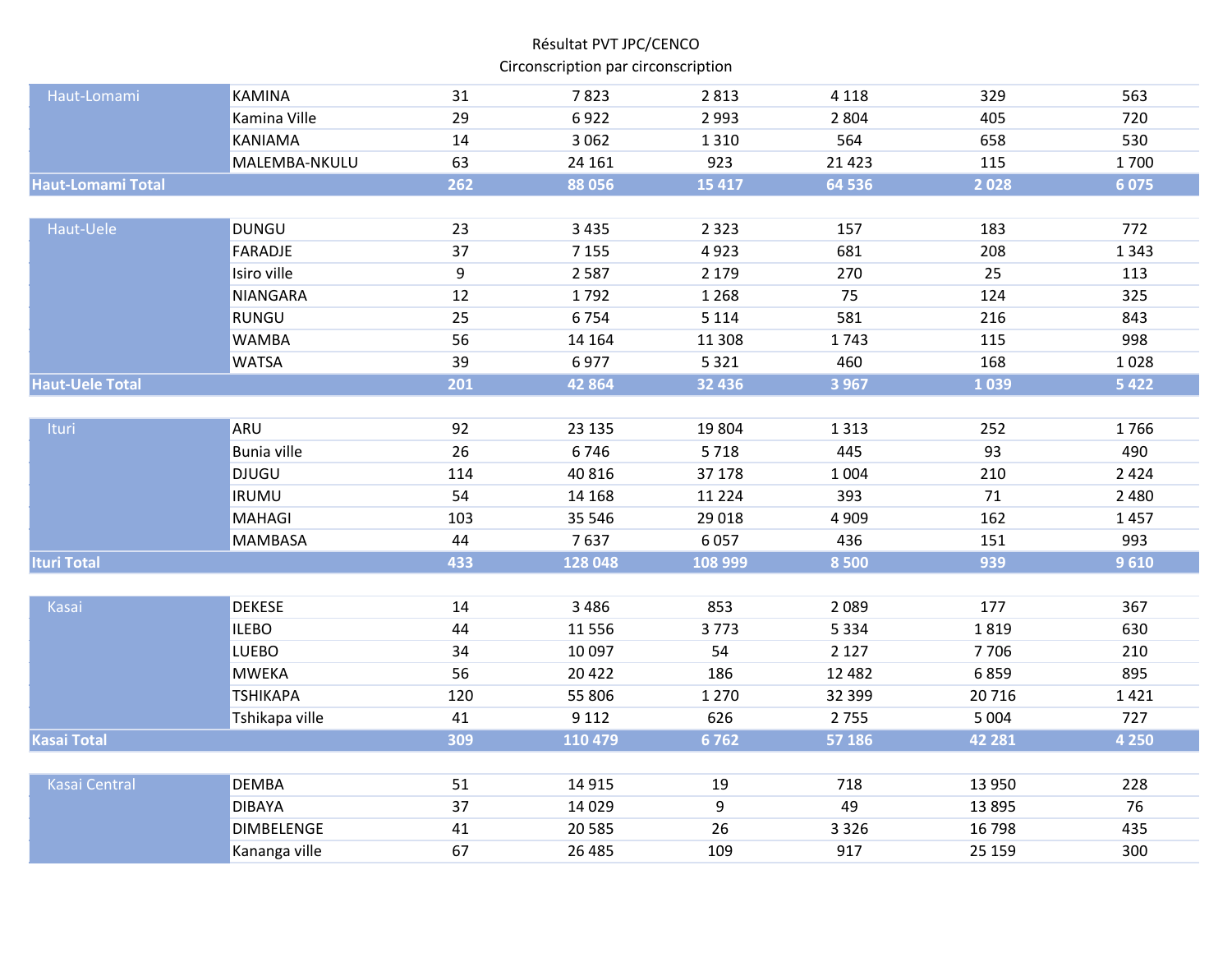| <b>Kasai Central</b>        | <b>KAZUMBA</b>    | 61               | 30 267  | 178            | 2 2 0 9 | 27 4 7 5 | 405     |
|-----------------------------|-------------------|------------------|---------|----------------|---------|----------|---------|
|                             | LUIZA             | 65               | 28 8 94 | 203            | 2 3 9 2 | 24 4 7 4 | 1825    |
| <b>Kasai Central Total</b>  |                   | $\overline{322}$ | 135 175 | 544            | 9611    | 121751   | 3 2 6 9 |
|                             |                   |                  |         |                |         |          |         |
| <b>Kasai Oriental</b>       | KABEYA-KAMWANGA   | 21               | 6862    | $\overline{7}$ | 56      | 6739     | 60      |
|                             | <b>KATANDA</b>    | 23               | 4672    | 5              | 91      | 4 2 9 9  | 277     |
|                             | LUPATAPATA        | 21               | 3691    | 8              | 61      | 3552     | 70      |
|                             | Mbuji-Mayi ville  | 23               | 11594   | 56             | 230     | 11 278   | 30      |
|                             | <b>MIABI</b>      | 95               | 95 570  | 337            | 1506    | 91 966   | 1761    |
|                             | <b>TSHILENGE</b>  | 32               | 8833    | 55             | 216     | 8437     | 125     |
| <b>Kasai Oriental Total</b> |                   | 215              | 131 222 | 468            | 2 160   | 126 271  | 2 3 2 3 |
|                             |                   |                  |         |                |         |          |         |
| Kinshasa                    | Kinshasa Ville    | 852              | 253 350 | 186 594        | 18758   | 44 3 8 7 | 3611    |
| <b>Kinshasa Total</b>       |                   | 852              | 253 350 | 186 594        | 18758   | 44 3 8 7 | 3 6 1 1 |
|                             |                   |                  |         |                |         |          |         |
| <b>Kongo Central</b>        | Boma ville        | 26               | 9 2 2 6 | 8 1 6 1        | 633     | 301      | 131     |
|                             | KASANGULU         | 30               | 4 4 0 9 | 3835           | 213     | 180      | 181     |
|                             | KIMVULA           | 8                | 2039    | 1423           | 365     | 37       | 214     |
|                             | LUKULA            | 31               | 7574    | 5018           | 1639    | 497      | 420     |
|                             | LUOZI             | 22               | 3 5 6 9 | 2 9 9 0        | 289     | 64       | 226     |
|                             | <b>MADIMBA</b>    | 42               | 10 15 1 | 9 2 4 6        | 397     | 191      | 317     |
|                             | Matadi ville      | 34               | 10 2 25 | 8592           | 816     | 652      | 165     |
|                             | MBANZA-NGUNGU     | 43               | 10 267  | 9055           | 743     | 199      | 270     |
|                             | <b>MOANDA</b>     | 63               | 13 103  | 11 3 13        | 866     | 505      | 419     |
|                             | SEKE-BANZA        | 25               | 6947    | 6 1 6 5        | 260     | 134      | 388     |
|                             | SONGOLOLO         | 34               | 6451    | 5 6 9 3        | 300     | 143      | 315     |
|                             | <b>TSHELA</b>     | 32               | 7858    | 6619           | 602     | 95       | 542     |
| <b>Kongo Central Total</b>  |                   | 390              | 91819   | 78 110         | 7 1 2 3 | 2998     | 3 5 8 8 |
|                             |                   |                  |         |                |         |          |         |
| Kwango                      | <b>FESHI</b>      | 32               | 11809   | 11 4 10        | 216     | 93       | 90      |
|                             | KAHEMBA           | 28               | 5 5 8 0 | 4 2 8 1        | 763     | 116      | 420     |
|                             | KASONGO-LUNDA     | 74               | 28 007  | 25 0 26        | 2 4 9 4 | 156      | 331     |
|                             | <b>KENGE</b>      | 55               | 14 675  | 13768          | 650     | 15       | 242     |
|                             | Kenge ville       | 6                | 1 2 8 0 | 1 1 8 4        | 63      | 8        | 25      |
|                             | <b>РОРОКАВАКА</b> | 24               | 4 2 7 6 | 3 0 1 0        | 1 0 0 7 | 26       | 233     |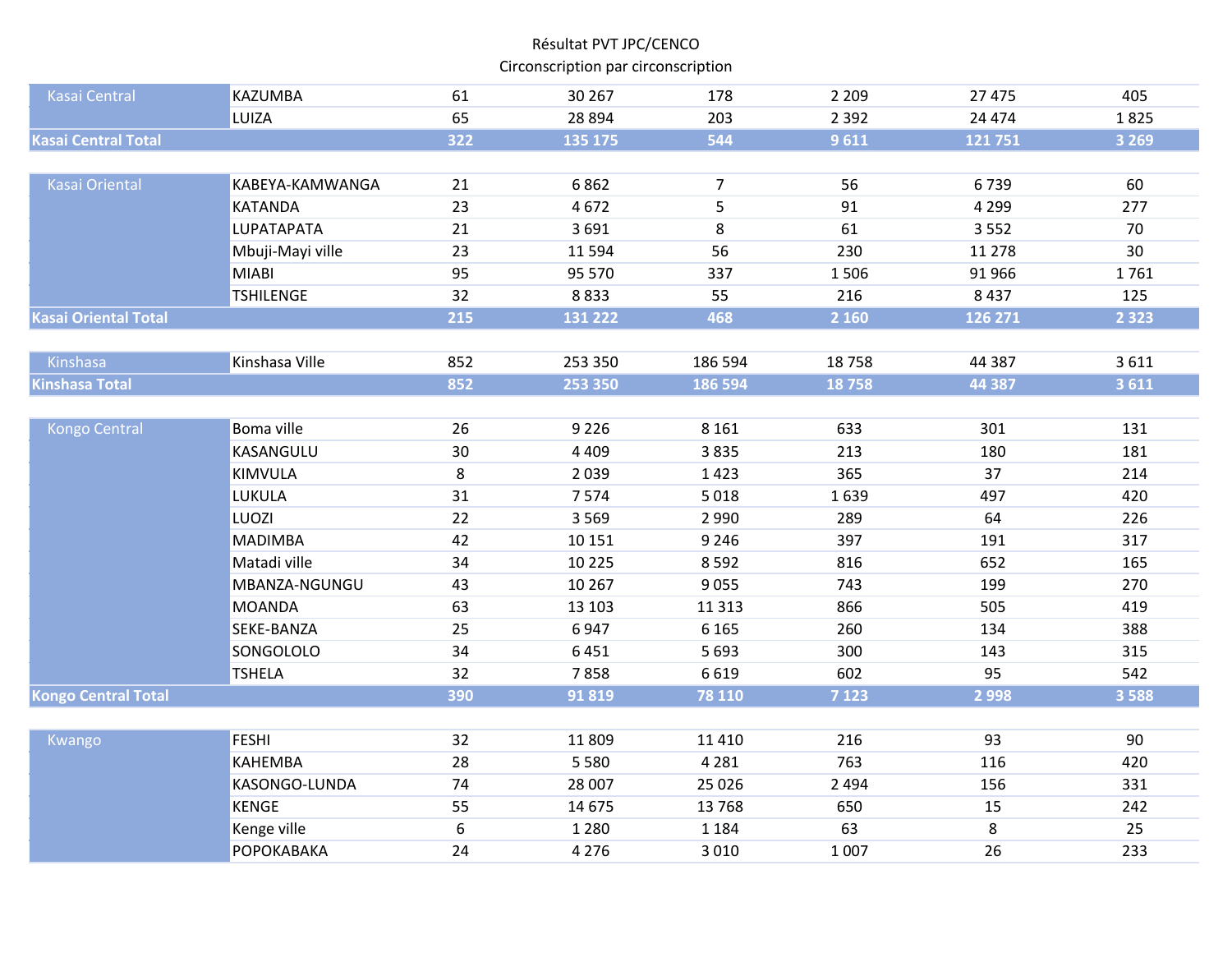| <b>Kwango Total</b>  |                    | 219            | 65 627   | 58 679   | 5 1 9 3 | 414     | 1 3 4 1 |
|----------------------|--------------------|----------------|----------|----------|---------|---------|---------|
|                      |                    |                |          |          |         |         |         |
| Kwilu                | <b>BAGATA</b>      | 50             | 13870    | 13722    | 85      | 19      | 44      |
|                      | Bandundu ville     | 105            | 24 1 26  | 21 4 7 4 | 1 1 8 9 | 506     | 957     |
|                      | <b>BULUNGU</b>     | $20\,$         | 4741     | 4652     | 43      | 12      | 34      |
|                      | <b>GUNGU</b>       | 79             | 22 2 36  | 19 9 76  | 1787    | 179     | 294     |
|                      | <b>IDIOFA</b>      | 110            | 36 687   | 34 4 54  | 1767    | 133     | 333     |
|                      | Kikwit ville       | 41             | 11 3 22  | 10819    | 275     | 151     | 77      |
|                      | MASI-MANIMBA       | 82             | 26 687   | 25 906   | 441     | 68      | 272     |
| <b>Kwilu Total</b>   |                    | 487            | 139 669  | 131 003  | 5 5 8 7 | 1068    | 2011    |
|                      |                    |                |          |          |         |         |         |
| Lomami               | <b>KABINDA</b>     | 47             | 10 980   | 3689     | 3 0 6 9 | 3 4 0 8 | 814     |
|                      | Kabinda Ville      | $\overline{7}$ | 1 1 8 7  | 165      | 146     | 772     | 104     |
|                      | KAMIJI             | 8              | 2 1 1 5  | 167      | 133     | 1747    | 68      |
|                      | <b>LUBAO</b>       | 43             | 9470     | 3812     | 3 5 9 9 | 1572    | 487     |
|                      | LUILU (MWENE-DITU) | 65             | 20829    | 5951     | 4 1 9 5 | 9539    | 1 1 4 4 |
|                      | Mwene-Ditu ville   | 28             | 5 1 4 0  | 112      | 557     | 4 2 9 0 | 181     |
|                      | NGANDAJIKA         | 56             | 13 3 7 2 | 99       | 1 2 2 3 | 11804   | 246     |
| <b>Lomami Total</b>  |                    | 254            | 63 093   | 13 9 95  | 12 9 22 | 33 132  | 3 0 4 4 |
|                      |                    |                |          |          |         |         |         |
| Lualaba              | <b>DILOLO</b>      | 34             | 8592     | 7 1 9 6  | 964     | 100     | 332     |
|                      | <b>KAPANGA</b>     | 23             | 6 3 0 1  | 5 1 9 4  | 524     | 46      | 537     |
|                      | Kolwezi ville      | 54             | 13 540   | 9647     | 3088    | 463     | 342     |
|                      | <b>LUBUDI</b>      | 39             | 6874     | 4895     | 877     | 290     | 812     |
|                      | <b>MUTSHATSHA</b>  | 29             | 6433     | 5466     | 481     | 131     | 355     |
|                      | SANDOA             | 26             | 6 1 3 3  | 4 3 0 6  | 1 3 9 2 | 92      | 343     |
| <b>Lualaba Total</b> |                    | 205            | 47873    | 36 704   | 7 3 2 6 | 1 1 2 2 | 2721    |
|                      |                    |                |          |          |         |         |         |
| Mai-Ndombe           | <b>BOLOBO</b>      | 13             | 4 1 1 1  | 537      | 3 4 1 3 | 20      | 141     |
|                      | <b>INONGO</b>      | 36             | 5964     | 4 1 4 8  | 1 3 1 6 | 108     | 392     |
|                      | Inongo ville       | 5              | 969      | 730      | 162     | 13      | 64      |
|                      | <b>KIRI</b>        | 24             | 6 6 0 1  | 4 2 4 7  | 1478    | 104     | 772     |
|                      | <b>KUTU</b>        | 56             | 16 0 39  | 12813    | 2 2 7 9 | 196     | 751     |
|                      | KWAMOUTH           | 18             | 2 5 2 6  | 2 3 0 2  | 69      | 23      | 132     |
|                      | <b>MUSHIE</b>      | 15             | 3 2 6 5  | 2 5 0 5  | 428     | 23      | 309     |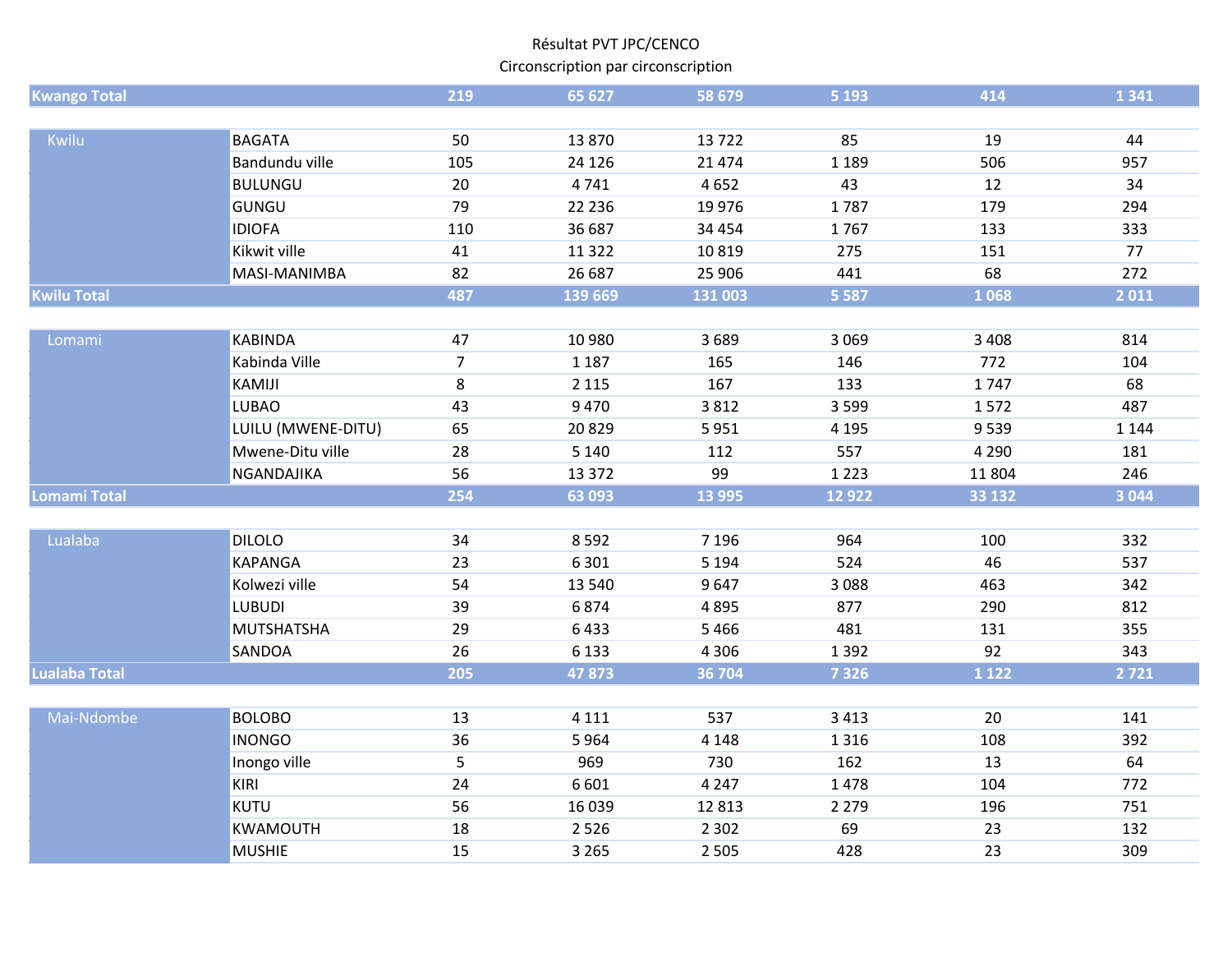| Mai-Ndombe               | <b>OSHWE</b>      | 20  | 3 3 7 8  | 1831    | 1 0 6 3  | 69   | 415     |
|--------------------------|-------------------|-----|----------|---------|----------|------|---------|
| <b>Mai-Ndombe Total</b>  |                   | 187 | 42853    | 29 113  | 10 20 8  | 556  | 2976    |
|                          |                   |     |          |         |          |      |         |
| Maniema                  | KABAMBARE         | 34  | 11 3 8 8 | 1 1 4 5 | 9676     | 80   | 487     |
|                          | KAILO             | 18  | 2966     | 980     | 1760     | 22   | 204     |
|                          | <b>KASONGO</b>    | 57  | 23 4 38  | 5 0 6 7 | 17473    | 331  | 567     |
|                          | KIBOMBO           | 15  | 2 8 0 2  | 695     | 1699     | 51   | 357     |
|                          | Kindu ville       | 28  | 6945     | 2 3 2 4 | 4 2 1 6  | 76   | 329     |
|                          | LUBUTU            | 17  | 3 3 3 3  | 2 1 8 0 | 836      | 104  | 213     |
|                          | PANGI             | 32  | 6800     | 1618    | 4730     | 88   | 364     |
|                          | <b>PUNIA</b>      | 15  | 2881     | 953     | 1 1 7 7  | 180  | 571     |
| <b>Maniema Total</b>     |                   | 216 | 60 553   | 14 9 62 | 41 5 67  | 932  | 3 0 9 2 |
|                          |                   |     |          |         |          |      |         |
| Mongala                  | BONGANDANGA       | 55  | 17020    | 13 9 17 | 2853     | 112  | 138     |
|                          | <b>BUMBA</b>      | 82  | 18 137   | 16 3 92 | 1421     | 71   | 253     |
|                          | <b>LISALA</b>     | 50  | 10 695   | 9839    | 712      | 29   | 115     |
|                          | Lisala ville      | 10  | 2 0 0 6  | 1797    | 160      | 22   | 27      |
| <b>Mongala Total</b>     |                   | 197 | 47858    | 41 945  | 5 1 4 6  | 234  | 533     |
|                          |                   |     |          |         |          |      |         |
| Nord-Kivu                | Goma ville        | 75  | 22 5 35  | 17433   | 3 2 5 3  | 1622 | 227     |
|                          | LUBERO            | 136 | 45 663   | 44 610  | 788      | 98   | 167     |
|                          | <b>MASISI</b>     | 120 | 56 611   | 37 224  | 18 4 5 6 | 113  | 818     |
|                          | <b>NYIRAGONGO</b> | 28  | 7617     | 5 6 6 5 | 1351     | 257  | 344     |
|                          | <b>RUTSHURU</b>   | 113 | 41 980   | 29 34 3 | 11827    | 226  | 584     |
|                          | WALIKALE          | 42  | 12 2 63  | 9700    | 1 4 0 3  | 540  | 620     |
| <b>Nord-Kivu Total</b>   |                   | 514 | 186 669  | 143 975 | 37 078   | 2856 | 2760    |
|                          |                   |     |          |         |          |      |         |
| Nord-Ubangi              | <b>BOSOBOLO</b>   | 26  | 5872     | 4 0 4 9 | 1 3 6 6  | 101  | 356     |
|                          | <b>BUSINGA</b>    | 51  | 22 073   | 16 4 74 | 3 4 7 5  | 140  | 1984    |
|                          | Gbadolite ville   | 12  | 4 2 7 8  | 3 9 4 6 | 217      | 29   | 86      |
|                          | MOBAYI-MBONGO     | 18  | 3716     | 3 3 9 5 | 120      | 38   | 163     |
|                          | YAKOMA            | 35  | 17412    | 10532   | 6443     | 71   | 366     |
| <b>Nord-Ubangi Total</b> |                   | 142 | 53 351   | 38 3 96 | 11 6 21  | 379  | 2955    |
|                          |                   |     |          |         |          |      |         |
| Sankuru                  | KATAKO-KOMBE      | 52  | 10 2 35  | 5677    | 3 9 1 9  | 59   | 580     |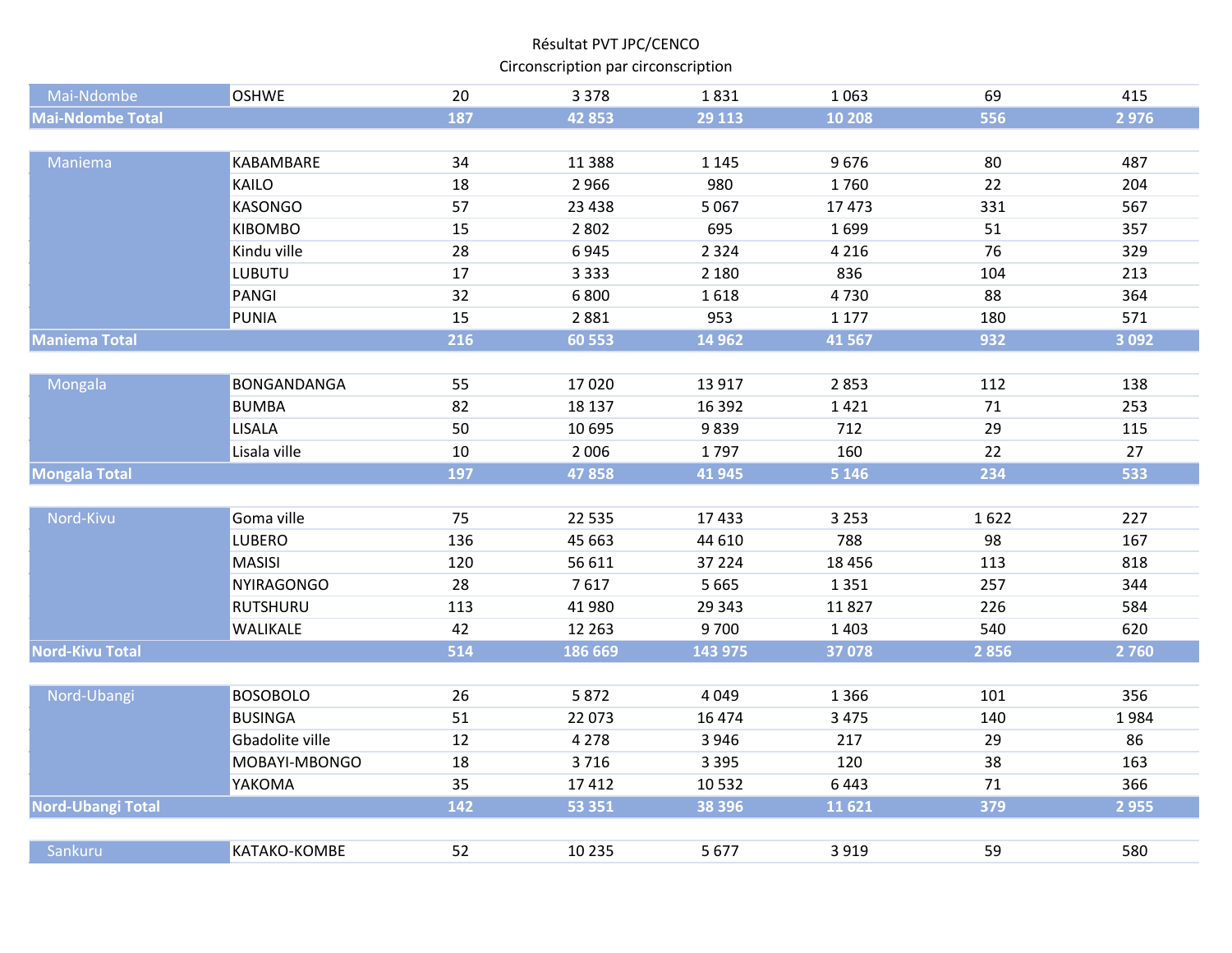| Sankuru                 | <b>KOLE</b>    | 38             | 11528    | 6019     | 4951    | 260      | 298     |
|-------------------------|----------------|----------------|----------|----------|---------|----------|---------|
|                         | LODJA          | 85             | 22 840   | 5 5 8 3  | 16 005  | 679      | 573     |
|                         | LOMELA         | 30             | 12 4 30  | 5703     | 6 2 3 5 | 108      | 384     |
|                         | <b>LUBEFU</b>  | 30             | 5 1 5 2  | 1979     | 1861    | 296      | 1016    |
|                         | <b>LUSAMBO</b> | 32             | 5 1 1 1  | 388      | 1 2 5 1 | 2986     | 486     |
|                         | Lusambo Ville  | $\overline{7}$ | 1 2 3 6  | 54       | 532     | 565      | 85      |
| <b>Sankuru Total</b>    |                | 274            | 68 532   | 25 4 03  | 34 754  | 4953     | 3 4 2 2 |
|                         |                |                |          |          |         |          |         |
| Sud-Kivu                | Bukavu ville   | 77             | 25 25 2  | 6779     | 4 3 6 4 | 13 18 6  | 923     |
|                         | <b>FIZI</b>    | 56             | 14 1 21  | 10 980   | 2 4 6 4 | 375      | 302     |
|                         | <b>IDJWI</b>   |                |          |          |         |          |         |
|                         |                | 23             | 7544     | 1854     | 912     | 4 3 6 8  | 410     |
|                         | <b>KABARE</b>  | 63             | 23 28 5  | 6868     | 1722    | 14 4 4 0 | 255     |
|                         | KALEHE         | 59             | 21 208   | 14 4 8 4 | 3759    | 2 6 0 3  | 362     |
|                         | <b>MWENGA</b>  | 53             | 15878    | 9797     | 3 0 6 3 | 2714     | 304     |
|                         | SHABUNDA       | 39             | 9 2 0 0  | 5419     | 2 3 7 7 | 593      | 811     |
|                         | <b>UVIRA</b>   | 66             | 27 987   | 25 25 2  | 2 1 7 9 | 314      | 242     |
|                         | WALUNGU        | 64             | 26 470   | 1708     | 1 1 9 3 | 22 966   | 603     |
| <b>Sud-Kivu Total</b>   |                | 500            | 170 945  | 83 141   | 22 033  | 61 559   | 4 2 1 2 |
|                         |                |                |          |          |         |          |         |
| Sud-Ubangi              | <b>BUDJALA</b> | 60             | 17099    | 12 2 14  | 3794    | 386      | 705     |
|                         | <b>GEMENA</b>  | 76             | 18 3 27  | 15 8 93  | 1601    | 172      | 661     |
|                         | Gemena ville   | 19             | 3 1 7 8  | 2720     | 256     | 31       | 171     |
|                         | KUNGU          | 62             | 18 164   | 16 3 7 9 | 1566    | 54       | 165     |
|                         | LIBENGE        | 35             | 6856     | 5 8 0 9  | 322     | 109      | 616     |
|                         | Zongo ville    | 13             | 1754     | 1420     | 127     | 25       | 182     |
| <b>Sud-Ubangi Total</b> |                | 265            | 65 378   | 54 435   | 7666    | 777      | 2 500   |
|                         |                |                |          |          |         |          |         |
| Tanganyika              | <b>KABALO</b>  | 20             | 4 4 4 3  | 1575     | 2 2 1 1 | 52       | 605     |
|                         | KALEMIE        | 25             | 4886     | 3840     | 627     | 161      | 258     |
|                         | Kalemie Ville  | 46             | 10 692   | 8 3 0 4  | 1895    | 226      | 267     |
|                         | <b>KONGOLO</b> | 28             | 5 5 8 5  | 4847     | 478     | 47       | 213     |
|                         | <b>MANONO</b>  | 42             | 13 2 5 2 | 253      | 12 7 95 | 24       | 180     |
|                         | <b>MOBA</b>    | 54             | 10 300   | 9 0 0 7  | 805     | 125      | 363     |
|                         | NYUNZU         | 20             | 3 3 9 8  | 2 6 6 2  | 396     | 67       | 273     |
| <b>Tanganyika Total</b> |                | 235            | 52 556   | 30 4 88  | 19 20 7 | 702      | 2 1 5 9 |